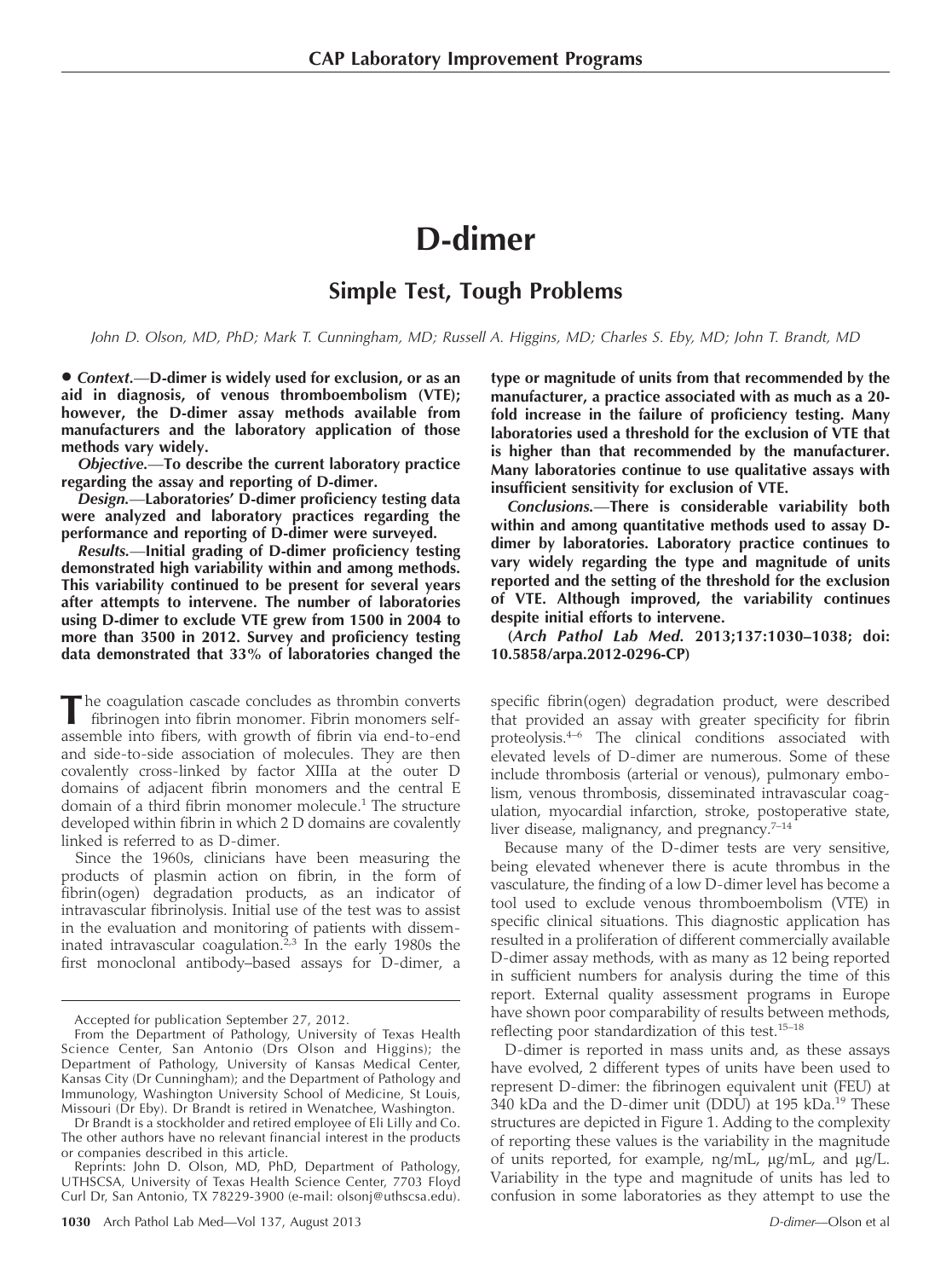



Fibrinogen Equivalent Units (FEU): 340 kDa

Figure 1. Types of D-dimer units. Fibrin monomer polymerizes end to end and side to side forming a fiber, fibrin, in a process that is not enzymatically driven. The polymerization of fibrin monomer occurs with the association of the  $\dot{D}$  domains of 2 fibrin monomers (referred to as D-dimer) with the E domain of a third. Soluble fragments of fibrin (fibrin degradation products) that contain variable numbers of the D-D domains (D-dimer) are produced. When assayed, the fragments are quantified in 2 different types of units, the D-dimer unit (DDU) and the fibrinogen equivalent unit (FEU). The mass of the FEU, related to the mass of fibrinogen, is about 1.7 times greater than the mass of the DDU. Because the D-dimer is reported in mass units, the type of units involved is very important in setting the threshold for the exclusion of venous thromboembolism and for interpretation of reported results.

assay, especially as they set a threshold for the exclusion of VTE.

In 2004, the Coagulation Resource Committee of the College of American Pathologists (CAP) began to grade the performance of the quantitative D-dimer assay. The general performance of laboratories in this exercise showed remarkable variability and led to an analysis of laboratory performance for D-dimer testing by the CAP External Quality Proficiency Testing and to a survey of participants to determine laboratory practice regarding the testing, reporting, and clinical use of D-dimer. The investigation extended from 2004 to 2011 and the results are reported herein.

#### METHODS

#### Initial Evaluation of the Grading of D-dimer

The committee determined a target amount of D-dimer and a vendor prepared lyophilized specimens and verified the D-dimer concentration by using a commercial method. Aliquots were sent to 5323 participating laboratories, of which 3936 reported results for D-dimer. For this analysis, 748 laboratories enrolled in the CG2 External Proficiency Testing Program were using methods in 9 consensus groups of 10 or larger, allowing statistical comparison. In 2004, laboratories reported the type and magnitude of the units that they report and the CAP converted all data to a uniform type and magnitude (ng/mL FEU) to allow for comparison of results both within and among methods. Results of the D-dimer testing from the Participant Summary of the CAP proficiency testing, CG2-A 2004, were analyzed. The number of laboratories using a threshold for the exclusion of VTE that was higher than recommended by the manufacturer was determined. Histograms were prepared from the data reported from the 3 methods with more than 150 participants (totaling 491 of 748).

#### Survey of D-dimer Practice

Because of the wide, and frequently bimodal, variability in reported data and the distribution of values reported for the same specimen, a survey was prepared to determine laboratory practice related to D-dimer. The survey comprised 8 questions that addressed the type of method and manufacturer of the test used; the type and magnitude of the units generated by the test and those reported; and whether the test was used for the exclusion of VTE and, if so, the threshold value for exclusion of VTE. The survey was submitted to participating laboratories in late 2004, with the CG1- C and CG2-C proficiency testing mailings. Surveys were returned to the CAP for analysis. With the CGL-A mailing of 2011, there was a query to laboratories regarding the practice of changing type or magnitude of units used to report D-dimer. In 2004, information on the changing of units was gathered by both self-reporting and by analysis of proficiency testing data. In 2011, the only data available are the self-reported information.

#### Survey of Method Used to Determine Threshold for Exclusion of VTE

To clarify the method used by the laboratory to determine the threshold, a second, brief survey of 3 questions was sent to 5001 laboratories. The survey asked whether the laboratory used a quantitative assay to exclude VTE and, if so, what method was used to determine the threshold result value for exclusion of VTE; and finally, if the laboratory determined the threshold from data from its own internal study, what was the number of cases used for the study. The survey was submitted to participating laboratories in late 2006, with the CG1-C and CG2-C proficiency testing mailings. Surveys were returned to the CAP for analysis.

#### D-dimer Practice Following Intervention (Letter Sent to Manufacturers) D-dimer Samples and D-dimer Testing

In early 2006 a letter was sent from the CAP to manufacturers of D-dimer methods, informing them of the confusion regarding the type and magnitude of D-dimer units and the common practice by laboratories of converting the units. Manufacturers were encouraged to contact their clients to promote the use of only the type and magnitude of D-dimer units provided in the package insert.

Samples with elevated D-dimer levels (slightly elevated, target value  $\approx$ 1500 ng/mL FEU; moderately elevated, target value  $\approx$ 4000 ng/mL FEU) were mailed to clinical laboratories participating in the CAP 2007 CG1-B survey and 2007 CG1-C survey, respectively. Quantitative D-dimer assays were performed by using methods that were specific to the local laboratories. The variability within and among assays, using weighted mean and coefficient of variation (CV), was evaluated. The number of methods demonstrating a bimodal distribution of the results was determined.

To evaluate the persistence of these bimodal distributions, data from 2011 CGL-A were evaluated for bimodal distribution. Ddimer data from several commonly used assays were converted to ng/mL DDU, and histograms were generated

#### Failure Rate Related to Method of Reporting

Results from the 2007 CG1-B and CG1-C D-dimer challenges were analyzed for failure rates by comparing the laboratories that used the method of reporting recommended by the manufacturer to those who reported using a change in the type and/or the magnitude of the units. Evaluation of D-dimer in the proficiency testing survey is method specific, with acceptable performance defined as 3 standard deviations either side of the mean after exclusion of outliers.

#### Use of the Qualitative D-dimer Method

The CAP Coagulation Resource Committee included a questionnaire with the 2009 CGL-C challenge to learn more about participants' utilization of semiquantitative and qualitative D-dimer (Qual D-dimer) tests.

#### Evaluation of Package Inserts

In 2011, the package inserts from 18 methods (from 10 manufacturers) were evaluated to determine the type and magnitude of units recommended; whether the method was approved by the US Food and Drug Administration (FDA) for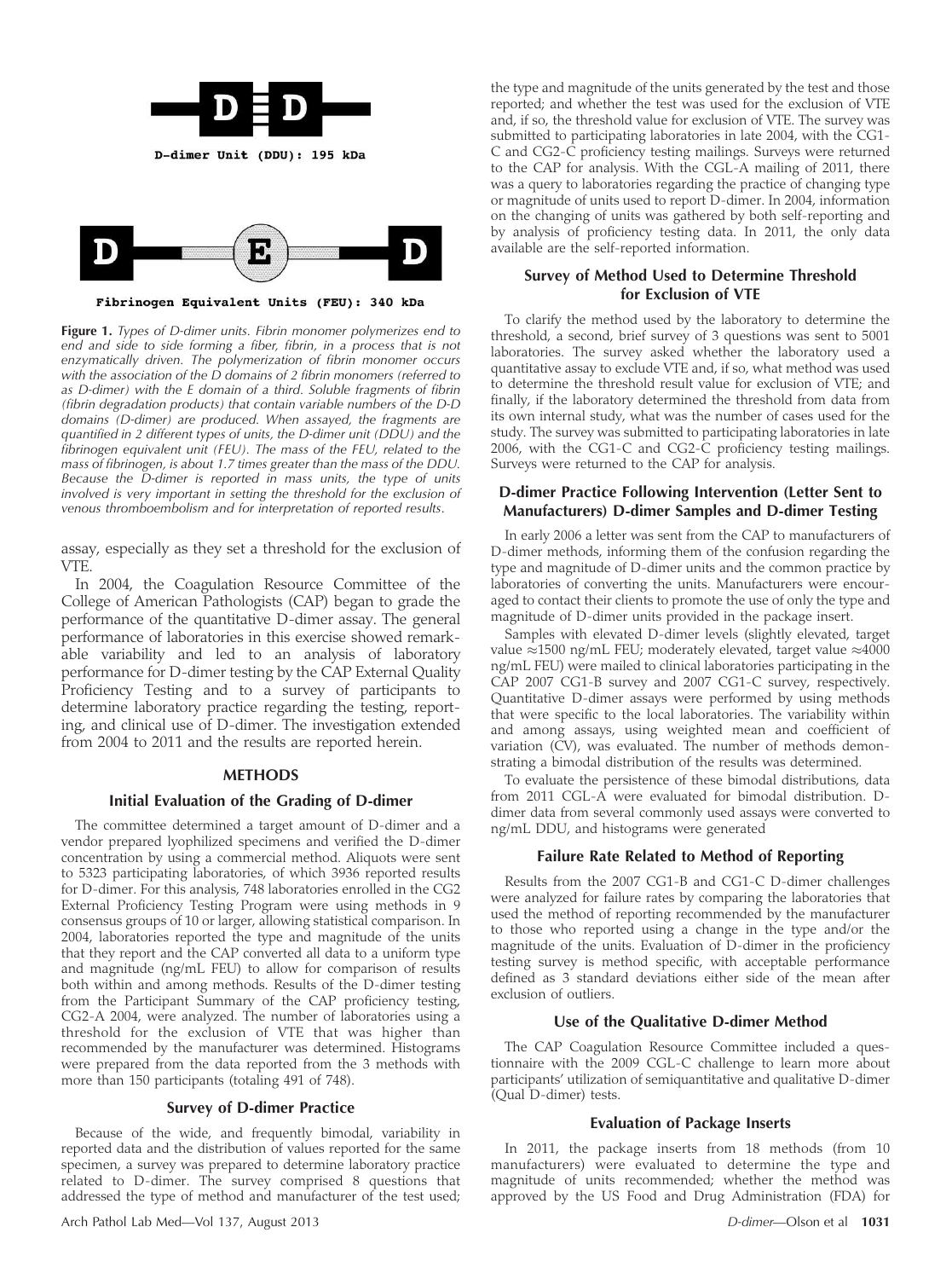| Table 1. Method-Specific Interlaboratory Variance<br>of Quantitative D-dimer Values in the College<br>of American Pathologists 2004 CG2-A Survey |     |      |       |  |
|--------------------------------------------------------------------------------------------------------------------------------------------------|-----|------|-------|--|
| <b>Method</b>                                                                                                                                    | No. | Mean | CV, % |  |
|                                                                                                                                                  | 145 | 3391 | 29.6  |  |
| 2                                                                                                                                                | 25  | 1262 | 35.0  |  |
| 3                                                                                                                                                | 13  | 3427 | 12.9  |  |
| 4                                                                                                                                                | 164 | 3531 | 26.6  |  |
| 5                                                                                                                                                | 159 | 2546 | 40.9  |  |
| 6                                                                                                                                                | 168 | 2728 | 30.6  |  |
|                                                                                                                                                  | 45  | 2638 | 34.9  |  |
| 8                                                                                                                                                | 16  | 2533 | 29.8  |  |
| q                                                                                                                                                | 13  | 1835 | 17.3  |  |

Abbreviation: CV, coefficient of variation.

"exclusion" or cleared for "aid in diagnosis" in the evaluation of VTE; and the threshold for the exclusion of VTE.

#### Data Analysis

Participants submitted their quantitative D-dimer values and the names of the D-dimer methods used in testing to the CAP for centralized data analysis. The raw data submitted to the CAP contained a wide variety of type and magnitude of units for Ddimer, reflecting the variability of D-dimer reporting units among clinical laboratories. All raw data were mathematically converted by the CAP into ng/mL FEU. Only those D-dimer methods having at least 10 participants on both the 2007 CG1-B survey and 2007 CG1-C survey were included in the analysis. The calculated allmethod mean and CV was defined from the weighted average and standard deviation of the individual method-specific means.

Reproducibility was estimated by calculating method-specific CVs. The all-method CV among laboratories was defined as the weighted mean and CV of the individual method-specific mean and CVs. Reproducibility was classified into 3 categories from the overall

performance of all methods compared to the magnitude of the method-specific CV (high reproducibility,  $CV < 11\%$ ; intermediate reproducibility, CV 11% to 20%; low reproducibility, CV  $>$  20%).

#### RESULTS

#### Initial Evaluation of the Grading of D-dimer

Thirteen different methods were used by laboratories that reported D-dimer results (range of mean values: 1556 to 4371 ng/mL FEU) in the A mailing of 2004. Ten or more of the laboratories enrolled in the CG2 program used 9 of these methods. Examination of the participant summary showed remarkable variability among methods used and even within most methods. Table 1 shows the number of participants by method, the mean value reported, and the corresponding CV of the reported values. Among all methods, some laboratories used a threshold for the exclusion of VTE that was higher than recommended by the manufacturer of the method (range, 10% to 71%; average, 29.5%).

The high variation led to an evaluation of the reason for the variation. Histograms were prepared from the data for the methods. Three representative histograms are presented in Figure 2. The method numbers in the legend correspond to those in Table 1. In the case of method 5, the variability appears to be due to the distribution of results over a very broad range. In contrast, with methods 4 and 6, each method shows 2 modes of activity that are approximately 1 fold different from each other. This suggested that many participants might be confused about the type of units (DDU versus FEU) that they are reporting.





Figure 2. Distribution of D-dimer values reported (2004). Frequency distribution of D-dimer proficiency testing data reported to the College of American Pathologists (CG2-A, 2004). Values plotted are for methods 4, 5, and 6 from Table 1. The data for method 5 demonstrate a wide variability in the data reported with no value showing a higher frequency. In contrast, methods 4 and 6 both show 2 peak frequencies at values of approximately 2000 and 4400 ng/mL. The 2-fold difference in these peaks indicates a possible erroneous assignment of the type of units (DDU or FEU) by the laboratories using the methods. Abbreviations: DDU, D-dimer unit; FEU, fibrinogen equivalent unit.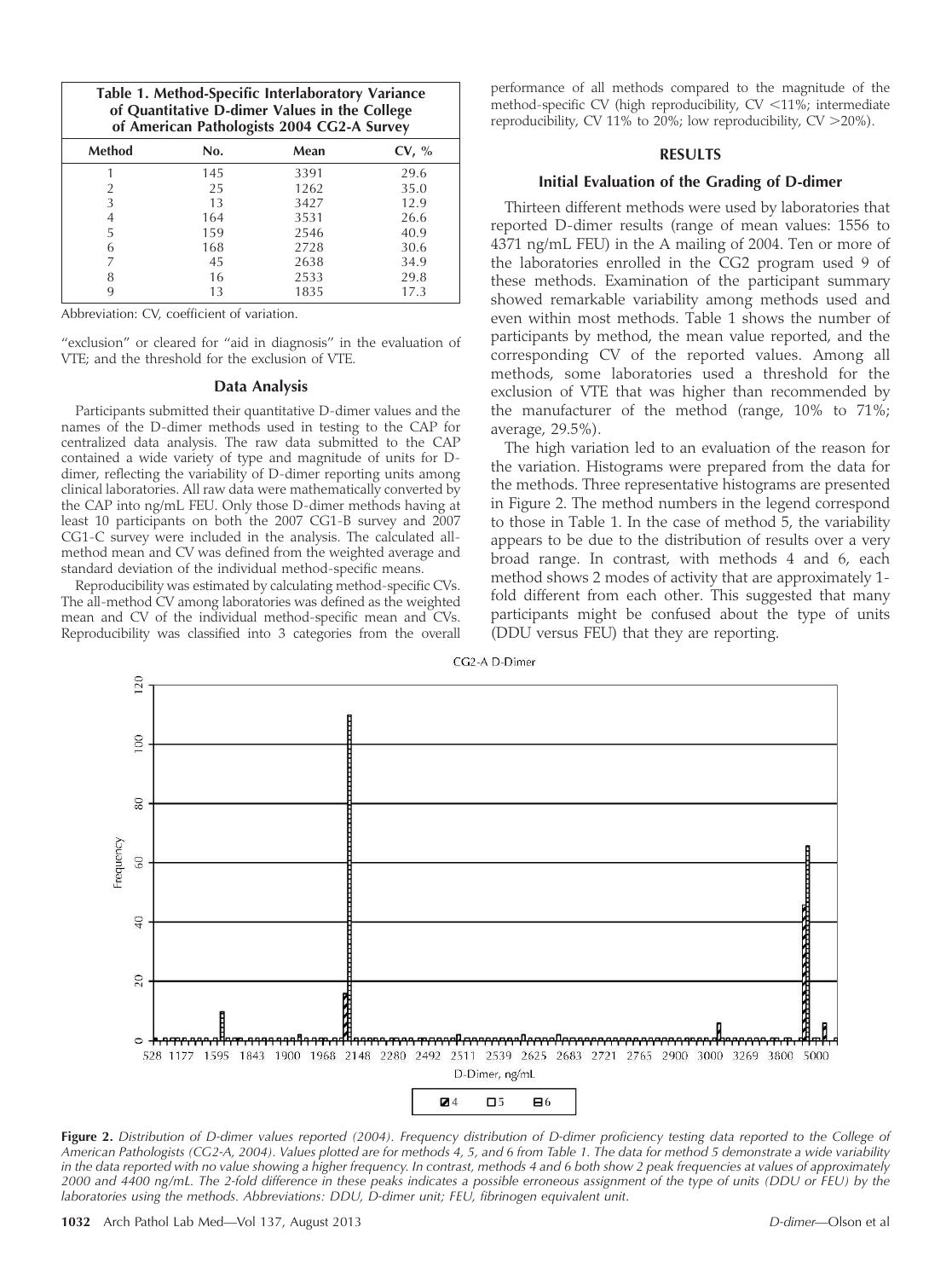|              | Table 2. Reporting: All Methods <sup>a</sup>  |    |     |     |      |
|--------------|-----------------------------------------------|----|-----|-----|------|
|              | ng/mL, No. g/L, No. g/mL, No. mg/L, No. Total |    |     |     |      |
| <b>DDU</b>   | 379                                           | 12 | 39  | 125 | 555  |
| <b>FFU</b>   | 304                                           | 19 | 336 | 143 | 802  |
| <b>Total</b> | 683                                           | 31 | 375 | 268 | 1357 |

Abbreviations: DDU, D-dimer unit; FEU, fibrinogen equivalent unit.

<sup>a</sup> Twenty-three laboratories reported a different unit and 126 laboratories reported ''don't know.''

#### Survey of D-dimer Practice

The initial survey of 8 questions was sent to 5600 participants in the CG1 and CG2 surveys in the third mailing of 2004. Of these laboratories, 2232 reported Ddimer values in the proficiency testing challenge. The survey data were returned by a total of 2018 laboratories or 36% of the total surveys mailed; however, this represented 90% of laboratories that were reporting D-dimer results. Of the surveys returned, 1506 (75%) were from laboratories that reported using D-dimer for exclusion of VTE. For most laboratories (1460 or 97%) a quantitative assay was used for VTE exclusion; however, 29 laboratories (1.9%) used semiquantitative assays, which are not sufficiently sensitive for VTE exclusion. In addition, there were 17 (1.1%) that reported using a whole-blood assay.

Conversion of the results to different type or magnitude of units was reported by 386 laboratories (19%); however, based upon the data submitted, converting the type or magnitude of units was actually performed by 663 laboratories (33%). Table 2 is a compilation of reporting of all 9 methods. When each method was examined, there were examples for all 9 methods of the conversion of data from the type and/or magnitude of units recommended by the manufacturer to each of the type and magnitude of units shown in Table 2. Such changes in the type of units are often done by doubling a DDU result to obtain the FEU equivalent. Shifting the decimal place appropriately can change the magnitude. The units were changed by 511 of the laboratories (34%) using D-dimer for the exclusion of VTE.

In 2004, manufacturers were contacted to determine the level of D-dimer that they recommended for the exclusion of VTE. This was compared to the level adopted by the laboratories using the method. Of all 1506 laboratories, 588 (39%) reported using a D-dimer level for the exclusion of VTE that was higher than that recommended by the manufacturer. Among the 9 methods, the range of laboratories using the manufacturers' recommended threshold was 10% to 71%.

With the evaluation of failure rates in 2007 (see below) it was determined that 12.6% of laboratories were changing the type and/or magnitude of units. In 2011, the response to the CGL-A survey question about this practice indicated

| Table 3. Methods Used to Determine the Threshold<br>for Exclusion of Venous Thromboembolism |           |  |  |
|---------------------------------------------------------------------------------------------|-----------|--|--|
| Method<br>Laboratory, No. $(\%)$                                                            |           |  |  |
| Manufacturer                                                                                | 1322 (54) |  |  |
| Literature                                                                                  | 249 (10)  |  |  |
| Local data                                                                                  | 520 (21)  |  |  |
| Other<br>116(5)                                                                             |           |  |  |
| Don't know<br>195(8)                                                                        |           |  |  |
| No data<br>28(1)                                                                            |           |  |  |
| Total<br>2430                                                                               |           |  |  |

Arch Pathol Lab Med—Vol 137, August 2013 **D**-dimer—Olson et al **1033** D-dimer—Olson et al **1033** 

| Table 4. Number of Cases Used to Determine<br>the Local Threshold for Exclusion<br>of Venous Thromboembolism |                        |  |  |
|--------------------------------------------------------------------------------------------------------------|------------------------|--|--|
| No. of Cases                                                                                                 | Laboratory, No. $(\%)$ |  |  |
| < 50                                                                                                         | 136 (26)               |  |  |
| $50 - 100$                                                                                                   | 167(32)                |  |  |
| $101 - 150$                                                                                                  | 64 (12)                |  |  |
| $151 - 200$                                                                                                  |                        |  |  |

 $>200$  42 (8) Don't know 70 (13) No data  $4(1)$ Total 520

that 12.7% of laboratories self-reported using units that were different from those recommended by the manufacturer. This is an improvement from the initial study that showed 34% making such changes in 2004. Of interest, the data from 2007 and 2011 are self-reported and likely are an underestimate of the number making changes. In 2004, the selfreported number of laboratories making changes was 22%, while the analysis of the proficiency testing data revealed that 34% changed the type and/or magnitude of units.

### Survey Regarding the Method Used to Determine Threshold for Exclusion of VTE

Of 4112 responses to the second survey (sent in 2006), 2430 laboratories indicated that they use D-dimer to exclude VTE (1255 answered that they did not use it and 427 replied that they did not know). Of the 2430 using the test to exclude VTE, more than half (1322) used a threshold for exclusion of VTE that was recommended by the manufacturer. The methods for setting the threshold for exclusion of VTE that were reported are summarized in Table 3. Of those using a threshold other than that recommended by the manufacturer, most used a combination of the listed processes or harmonization with another method. Of interest are those who determined the threshold in their own laboratory, a total of 520 laboratories. These laboratories were asked about the number of cases that were used in the study to determine the threshold. The responses are shown in Table 4. Most (303; 58%) used 100 or fewer cases and only 42 (8%) used more than 200 cases.

#### D-dimer Practice Following the Letter Sent to Manufacturers

Table 5 shows the 15 different D-dimer methods included for analysis in the B and C mailings of 2007. There were 1835 and 2029 participants in the 2007 CG1-B and 2007 CG1-C survey, respectively. The number of participants per method ranged from 3 to 432 for CG1-B, and 4 to 476 for CG1-C. Among the methods, 7 had 110 to 476 samples, an adequate number to prepare frequency distributions. The results of 4 representative methods are shown in Figure 3. Despite efforts to encourage uniform reporting within methods, one can still see that a bimodal distribution is present in the CG1-B specimen (slightly elevated) in methods 2, 3, and 4, while specimen CG1-C (moderately elevated) demonstrates a bimodal pattern in all 4 methods. Furthermore, the bimodal distribution persists in the data from 6 of the 12 methods reported in the 2011 CGL-A mailing.

Table 5 also shows a comparison of the mean D-dimer values for the 12 methods. For the slightly elevated D-dimer sample (11 methods) the weighted all-method mean was 1568 ng/mL FEU with a coefficient of variation of 25.5%.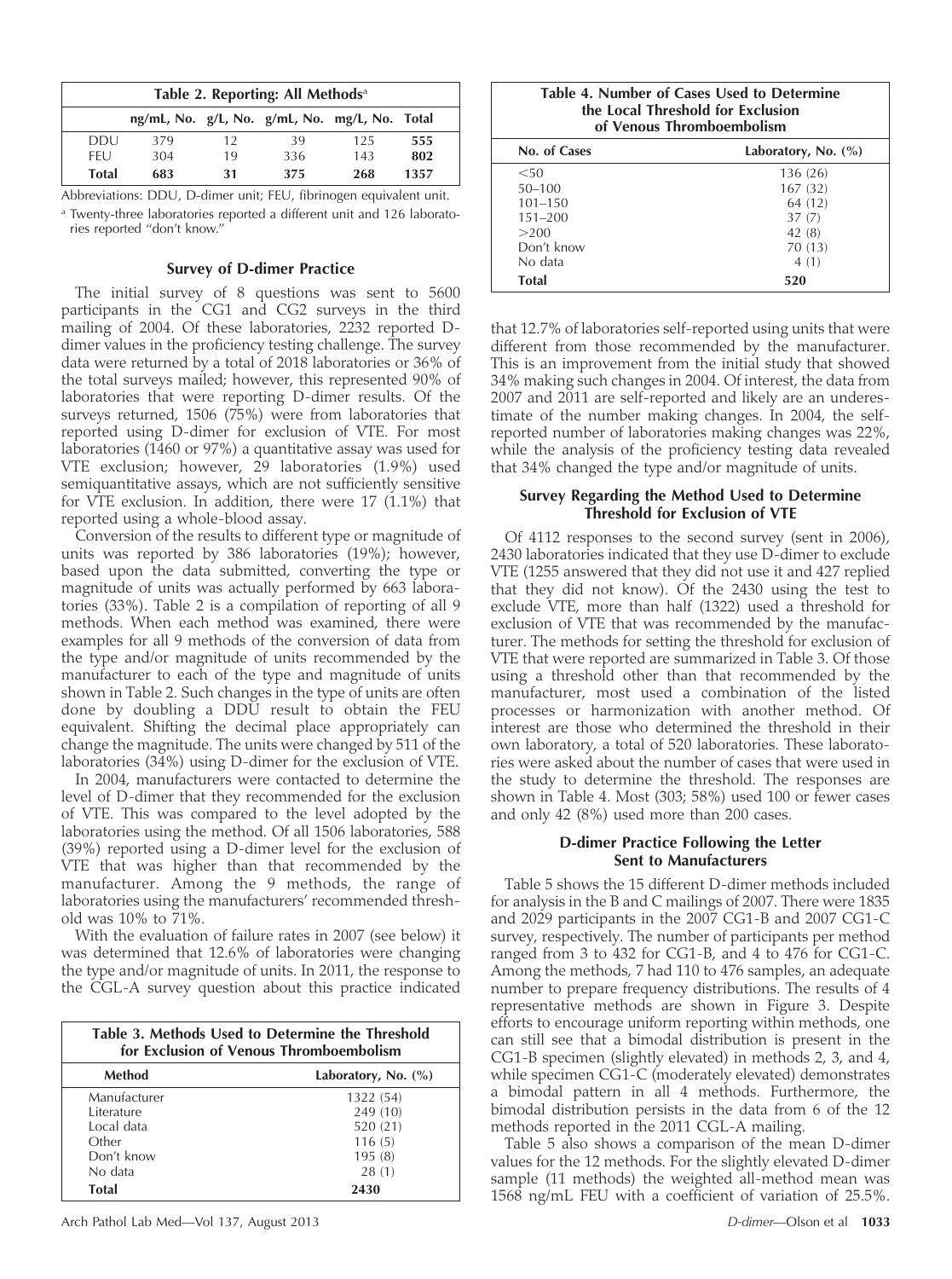| Table 5. Comparison of D-dimer Results and Imprecision Among Methods |                                                           |      |                                                             |      |        |       |
|----------------------------------------------------------------------|-----------------------------------------------------------|------|-------------------------------------------------------------|------|--------|-------|
|                                                                      | <b>Slightly Elevated Sample</b><br>$(2007 \text{ CG1-B})$ |      | <b>Moderately Elevated Sample</b><br>$(2007 \text{ CG1-C})$ |      |        |       |
| Method                                                               | No.                                                       | Mean | CV, %                                                       | No.  | Mean   | CV, % |
| bioMerieux VIDAS/Mini VIDAS <sup>a</sup>                             | 261                                                       | 1935 | 13.6                                                        | 288  | 3912   | 8.4   |
| Biosite Triage <sup>b</sup>                                          | 277                                                       | 1048 | 23.0                                                        | 325  | 2737   | 21.5  |
| Dade Behring Advanced D-dimerc                                       | 432                                                       | 1284 | 18.3                                                        | 476  | 2158   | 8.8   |
| Dade Behring D-dimer PLUS <sup>c</sup>                               | 11                                                        | 295  | 23.6                                                        | 10   | 470    | 14.6  |
| Dade Behring Stratus CSc                                             | 90                                                        | 1410 | 6.3                                                         | 110  | 3563   | 8.6   |
| Diagnostica Štago <sup>d</sup>                                       | 19                                                        | 2061 | 9.0                                                         | 18   | 4392   | 9.9   |
| Diagnostica Stago LIATEST <sup>d</sup>                               | 354                                                       | 2108 | 11.1                                                        | 365  | 4444   | 8.9   |
| Hemosil D-dimer - IL ACL 7000, 8000, 9000, 10000, Elite, Elite Proe  | 168                                                       | 1510 | 24.3                                                        | 174  | 3636   | 27.9  |
| Hemosil D-dimer - IL ACL Futura, Advance, TOP <sup>e</sup>           |                                                           | 1821 | 19.7                                                        | 144  | 4436   | 22.5  |
| Kamiya K-Assay <sup>f</sup>                                          |                                                           |      |                                                             | 10   | 10 150 | 25.0  |
| Roche COBAS Integra <sup>8</sup>                                     | 63                                                        | 1243 | 6.7                                                         | 78   | 3337   | 23.9  |
| Roche Hitachi/COBAS C <sup>8</sup>                                   |                                                           | 1431 | 30.5                                                        | 14   | 3357   | 4.8   |
| Weighted mean/CV                                                     | 1810                                                      | 1568 | 25.5                                                        | 2012 | 3772   | 22.8  |

Abbreviation: CV, coefficient of variation.

<sup>a</sup> bioMerieux, Marcy l'Etoile, France.

<sup>b</sup> Alere San Diego, San Diego, California.

<sup>c</sup> Siemens Healthcare Diagnostic Products, Marburg, Germany.<br><sup>d</sup> Diagnostica Stago, Asnières sur Seine, France.

e Instrumentation Laboratory Company, Bedford, Massachusetts.

<sup>f</sup> Kamiya Biomedical Company, Seattle, Washington.

<sup>8</sup> Roche Diagnostics, Mannheim, Germany.

Method-specific means varied by 7.1-fold, with a range of 295 to 2108 ng/mL FEU. For the moderately elevated Ddimer sample (12 methods), the all-method mean was 3772 ng/mL FEU (2.4-fold higher than the slightly elevated sample) with a CV of 22.8%. Method-specific means varied by 21.6-fold, with a range of 470 to 10 150 ng/mL FEU. Ddimer methods differed in the relative increase in D-dimer value of the moderately elevated sample compared to the slightly elevated sample, ranging from 1.6-fold to 3.4-fold increase in D-dimer.

The imprecision of the quantitative D-dimer assays was also examined. Table 5 shows the comparison of the CV for the 12 quantitative methods. For the slightly elevated Ddimer sample, the all-method CV was 25.5%. The methodspecific CVs varied by 4.8-fold, with a range of 6.3% to 30.5%. Reproducibility was low, intermediate, and high for 27.2%, 36.4%, and 36.4% of methods, respectively. The percentage of participants using low, intermediate, and high reproducibility methods was  $26.0\%$  (n = 470 participants), 64.5% (n = 1168 participants), and  $9.5\%$  (n = 172 participants), respectively. For the moderately elevated Ddimer sample, the all-method CV was 22.8%. The methodspecific CVs varied by 5.2-fold, with a range of 4.8% to 25%. Reproducibility was low, intermediate, and high for 41.7%, 8.3%, and 50.0% of methods, respectively. Several methods moved to a higher category of reproducibility for the moderately elevated sample compared to the slightly elevated sample. The percentage of participants using low, intermediate, and high reproducibility methods was 36.3%  $(n = 731$  participants), 24.3%  $(n = 470$  participants), and 63.2% ( $n = 1271$  participants), respectively. D-dimer methods differed substantially in the magnitude of change in CV between the slightly and moderately elevated samples, ranging from a 3.6-fold increase in CV (lower reproducibility) to a 6.3-fold decrease in CV (higher reproducibility) for the moderately elevated sample. Six methods (54.6%) showed greater than 20% change in CV. Of these 6 methods, 4 showed higher reproducibility and 2 showed lower reproducibility for the moderately elevated sample.

#### Failure Rate Related to Method of Reporting

A retrospective analysis was made of the failure rate of laboratories for the D-dimer proficiency testing challenges, namely, 2007 CG1-B, 2007 CG1-C, and 2011 CGL-A. In each case, the failure rates were significantly higher among those participants that changed the reporting units (Table 6). The effect of changing reporting units on failure rates has not improved over time.

#### Use of the Qualitative D-dimer Method

Among 3531 respondents, 11.5% were offering a qualitative D-dimer test in 2011. A slight majority of laboratories offering a qualitative D-dimer test also offer a more sensitive quantitative D-dimer assay. The major reason for offering both types of test appears to be clinical staff preference for the qualitative method in screening for disseminated intravascular coagulation or VTE evaluation. Participants who offered only a qualitative D-dimer test indicated that the most common reason for this practice was lack of an automated instrument to perform a more sensitive quantitative D-dimer test. Of those laboratories reporting a qualitative method, 110 (27%) recommend using a qualitative D-dimer test to exclude VTE.

#### Evaluation of Package Inserts

The package inserts for 18 methods from 10 manufacturers were evaluated in 2011. Of 18 methods, 6 from 4 manufacturers stated that the method can be used for "exclusion" of VTE. In addition, 2 methods from 2 manufacturers stated that the method can be used for ''aid in diagnosis'' in VTE. Three of the inserts did not state the type of units reported and 1 method did not state the threshold for the evaluation of VTE. Table 7 summarizes the information from those methods used by 10 or more participants.

#### **COMMENT**

The use of D-dimer for the exclusion of VTE continues to grow. Among laboratories reporting D-dimer proficiency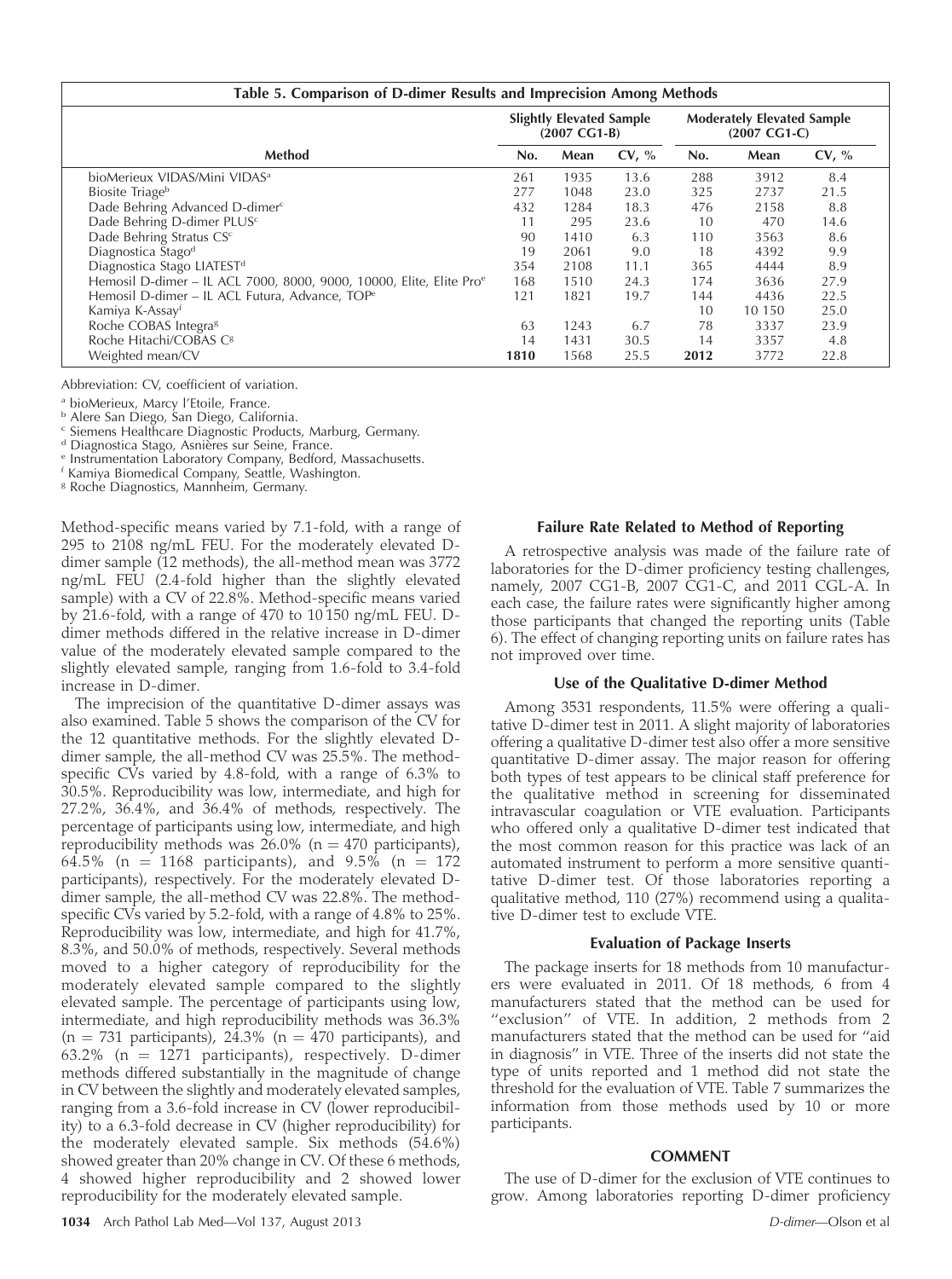

Figure 3. Distribution of D-dimer values reported (2007 and 2011): Frequency distributions for 4 representative methods from D-dimer proficiency testing data reported to the College of American Pathologists (CG1-C 2007 and CGL-A 2011). For CG1-C 2007 mailing, all methods shown on the left side of the figure demonstrate bimodal distribution of the data (1: Biosite Triage [Alere San Diego, San Diego, California]; 2: HemosIL D-dimer [Instrumentation Laboratory Company, Bedford, Massachusetts; 3: HemosII D-dimer [Top; Instrumentation Laboratory Company, Bedford, Massachusetts]; 4: bioMerieux VIDAS [bioMerieux, Marcy l'Etoile, France]). With CGL-A 2011 mailing (right side of figure), methods 1 and 2 show bimodal distribution (1: Siemens Diagnostics Advance [Siemens Healthcare Diagnostic Products, Marburg, Germany]; 2: Alere Triage D-dimer Test [Alere San Diego, San Diego, California]; 3: Siemens Diagnostics Innovance; 4: bioMerieux VIDAS) (see text).

testing data, 1506 laboratories in 2004 reported that they used a quantitative assay for the exclusion of VTE, while in 2007 the number had grown to 2430 and was up to 3335 in 2011. This is a growth of more than 60% in a 3-year period and more than 121% in 7 years. With the prevalence of the assay's use, it is even more critical that laboratories, manufacturers, and regulators make a concerted effort to ensure that the Ddimer test is used and reported appropriately.

When the development of monoclonal antibodies to Ddimer, and the resulting assays, moved from the research environment to the manufacturer for the production of clinical assay, the type of units being used migrated also. As a consequence, there were, and still are, 2 different types of units with 1-fold difference in mass that continue to be used

for reporting D-dimer values clinically.<sup>8</sup> As yet, there is no consensus internationally or in industry regarding which should be used. There are still some package inserts with approved assay kits that do not explicitly state the type of units that are being used in the assay. This has created confusion in the clinical laboratory because the type of units is not clear to the user. This problem even extends to the literature. There are examples of book chapters and peerreviewed journal articles that address the use of D-dimer for the exclusion of VTE but do not indicate the type of units being discussed. In a review of 20 randomly chosen articles published between 2003 and 2011 in which the quantitative D-dimer value was obtained, only 5 of the articles defined the type of units used. This is an example of the general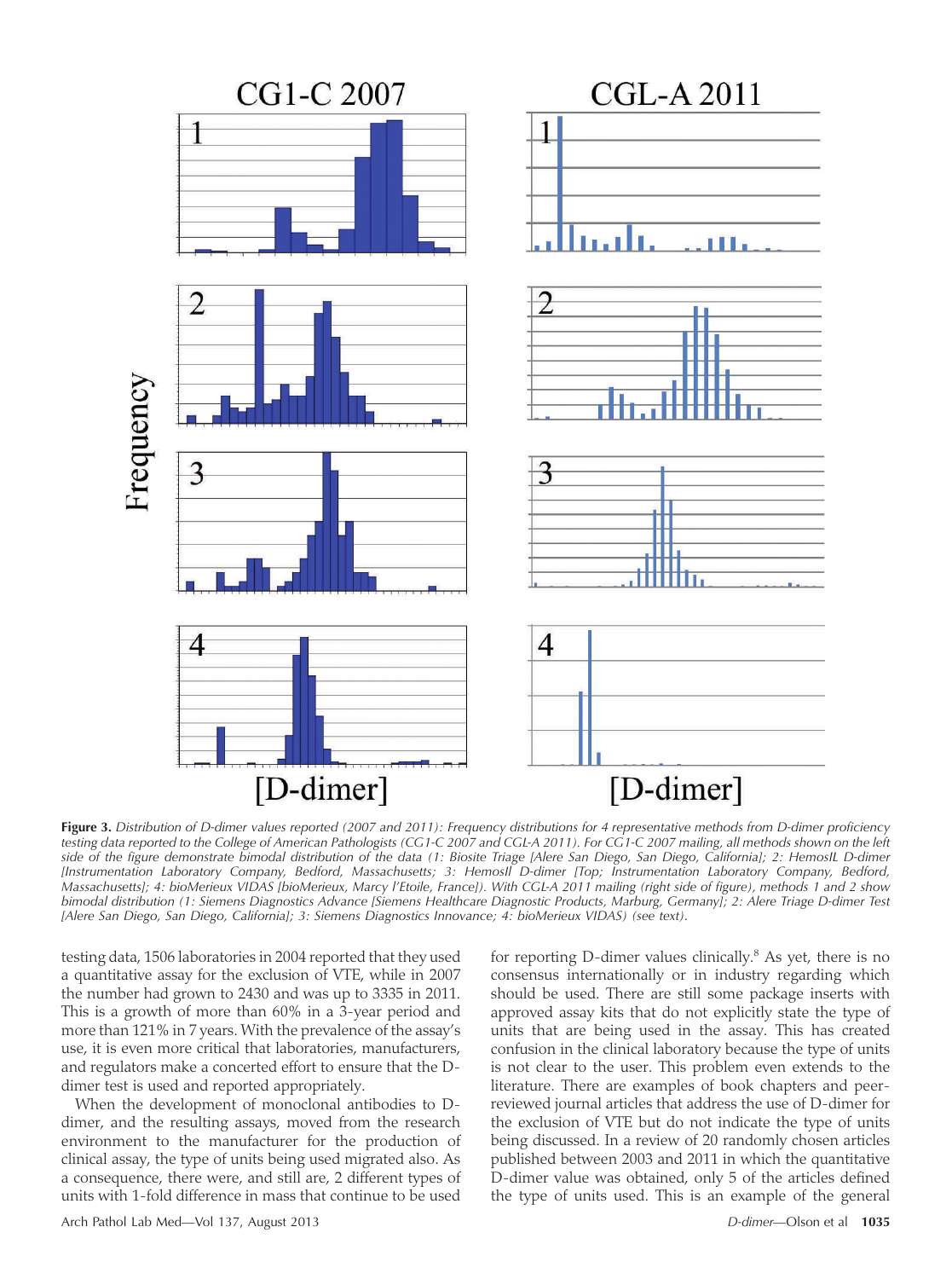| Table 6. D-dimer Proficiency Testing Failure Rates: 2007 and 2011                               |                           |                           |                            |  |  |  |
|-------------------------------------------------------------------------------------------------|---------------------------|---------------------------|----------------------------|--|--|--|
| 2007 CG1-C, No. $(\% )$<br><b>Mailing</b><br>2011 CGL-A, No. $(\% )$<br>2007 CG1-B, No. $(\% )$ |                           |                           |                            |  |  |  |
| All participants                                                                                | 95/2158 (4.4)             | 78/2209 (3.5)             | 255/3853 (6.6)             |  |  |  |
| Participants using recommended units                                                            | 22/1864(1.2)              | 32/1952 (1.6)             | 51/3148 (1.7)              |  |  |  |
| Participants changing units                                                                     | 73/294 (24.8); $P < .001$ | 46/257 (17.9); $P < .001$ | 204/705 (28.9); $P < .001$ |  |  |  |
| Failures (change/total)                                                                         | 73/95 (76.8)              | 46/78 (59.0)              | 204/255 (80.0)             |  |  |  |

confusion/ignorance regarding the 2 types of D-dimer units in use, as is the bimodal distribution and remarkably high CV detected in the initial evaluation of the 2004 D-dimer proficiency testing data, resulting in the investigation of Ddimer assay practices reported in this study. In a CAP letter to manufacturers in 2006, this problem was pointed out and manufacturers were advised to inform their clients of the type and magnitude of units that the assay generated and to inform the laboratory to use this information in reporting Ddimer data. Despite this effort, reevaluation of the issue in 2007 and 2011 demonstrated that there was still evidence of confusion on the part of some laboratories regarding the type of units, potentially resulting in the bimodal distributions of proficiency testing data for some methods. The bimodal peaks were separated by a 2-fold difference in mass per volume values, suggesting that some variability arises from confusion of DDU and FEU, which have molecular weights that differ by approximately 1-fold. Whether this confusion regarding the type of units contributes to the bimodal distribution of the data reported here merits further study and provides impetus for international standardization of D-dimer units.

Occasionally, when laboratories change methods for detecting an analyte, the units for reporting the results are also changed, requiring that the clinician think differently about the result. If a clinician is accustomed to seeing Ddimer results with an upper limit of 0.5 mg/L FEU for the reference interval (RI), then when the laboratory implements changes, the upper limit of the RI may become 500 ng/mL FEU. These limits represent the same value, of course, but because the numbers vary by 3 orders of magnitude, the clinician may be confused. In this setting, the laboratory will be tempted (and often does) to mathematically convert the data in order for clinicians to interpret values within a range with which they are accustomed. Such a practice does have some value but also presents problems. For every method used for performing D-dimer testing, such mathematical change of both the type and magnitude of units occurs in some laboratories. Such changes, made by as many as one-third of laboratories in 2004, can lead to errors as evidenced by the increased failure rates among laboratories making such changes. It is encouraging to see that the number of self-reporting laboratories that were changing results had fallen to 12.6% by 2007, but it has remained at that level in 2011. This suggests that interventions (Participant Summary reports, letter to manufacturers, literature) may have had a positive impact; however, nearly 28% of laboratories are still converting the data. Recently, the Clinical and Laboratory Standards Institute (CLSI) published guidelines for the use of D-dimer in the exclusion of VTE. The CLSI recommends that laboratories use the type and magnitude of units that are generated by the assay and that laboratories not convert either the type or magnitude of the units.<sup>20</sup> Data presented here support that recommendation. Although there is no direct evidence, the error rates seen in proficiency testing will, very likely, lead to similar errors in patient reporting. There may be compelling reasons for laboratories to convert the data, but they must be aware of the risks associated with this conversion on proficiency testing success and, potentially, patient reporting.

The CLSI guidelines emphasize the critical importance of determining both the RI and the threshold for the exclusion of VTE.20 It is convenient if the upper limit of the RI is the same as the threshold for exclusion of VTE; however, this is

| Table 7. Information From Package Inserts: 2012 |            |              |                           |      |                                           |
|-------------------------------------------------|------------|--------------|---------------------------|------|-------------------------------------------|
| <b>D-dimer Assay</b>                            | Unit Type  | <b>Units</b> | <b>Threshold Provided</b> | No.  | FDA Approval/Clearance for VTE Evaluation |
| bioMerieux VIDAS/miniVIDAS <sup>a</sup>         | FEU        | ng/mL        | Yes                       | 331  | Exclusion                                 |
| Alere Triage D-dimer Test <sup>b</sup>          | <b>DDU</b> | ng/mL        | No                        | 466  | Aid in diagnosis <sup>c</sup>             |
| Diagnostica Stago LIA <sup>d</sup>              | FEU        | ug/mL        | Yes                       | 1127 | Aid in diagnosis                          |
| HemosIL D-dimer <sup>e</sup>                    | <b>DDU</b> | ng/mL        | Yes                       | 517  | Exclusion                                 |
| HemosIL D-dimer HS <sup>e</sup>                 | <b>DDU</b> | ng/mL        | Yes                       | 161  | Exclusion                                 |
| Roche Cardiac Reader <sup>f</sup>               | NP         | ug/mL        | No                        | 20   | <b>None</b>                               |
| Roche Tinaquant <sup>f</sup>                    | FEU        | ug/mL        | Yes                       | 156  | <b>Exclusion</b>                          |
| Siemens Diagnostic Stratus CS <sup>8</sup>      | FEU        | ng/mL        | Yes                       | 145  | Aid in diagnosis                          |
| Siemens Diagnostics <sup>8</sup>                | FEU        | mg/L         | Yes                       | 600  | <b>Exclusion</b>                          |
| Siemens Diagnostics Advanced <sup>8</sup>       | <b>FEU</b> | mg/L         | Yes                       | 330  | Aid in diagnosis                          |
| <b>Total</b>                                    |            |              |                           | 3853 |                                           |

Abbreviations: DDU, D-dimer unit; FDA, US Food and Drug Administration; FEU, fibrinogen equivalent unit; NP, information not provided; VTE, venous thromboembolism.

<sup>a</sup> bioMerieux, Marcy l'Etoile, France.

**b Alere San Diego, San Diego, California.** 

- <sup>c</sup> The FDA indicated that this method was cleared for substantial equivalence to an approved method; however, the package does not provide the threshold aiding the diagnosis of VTE. The package insert also does not include the clinical performance characteristics of the test such as negative predictive value, sensitivity, and specificity.<br>d Diagnostica Stago, Asnières sur Seine, France.
- 
- <sup>d</sup> Diagnostica Stago, Asnières sur Seine, France.<br><sup>e</sup> Instrumentation Laboratory Company, Bedford, Massachusetts.
- <sup>f</sup> Instrumentation Laboratory Company, Bedford, Massachusetts.
- <sup>g</sup> Siemens Healthcare Diagnostic Products, Marburg, Germany.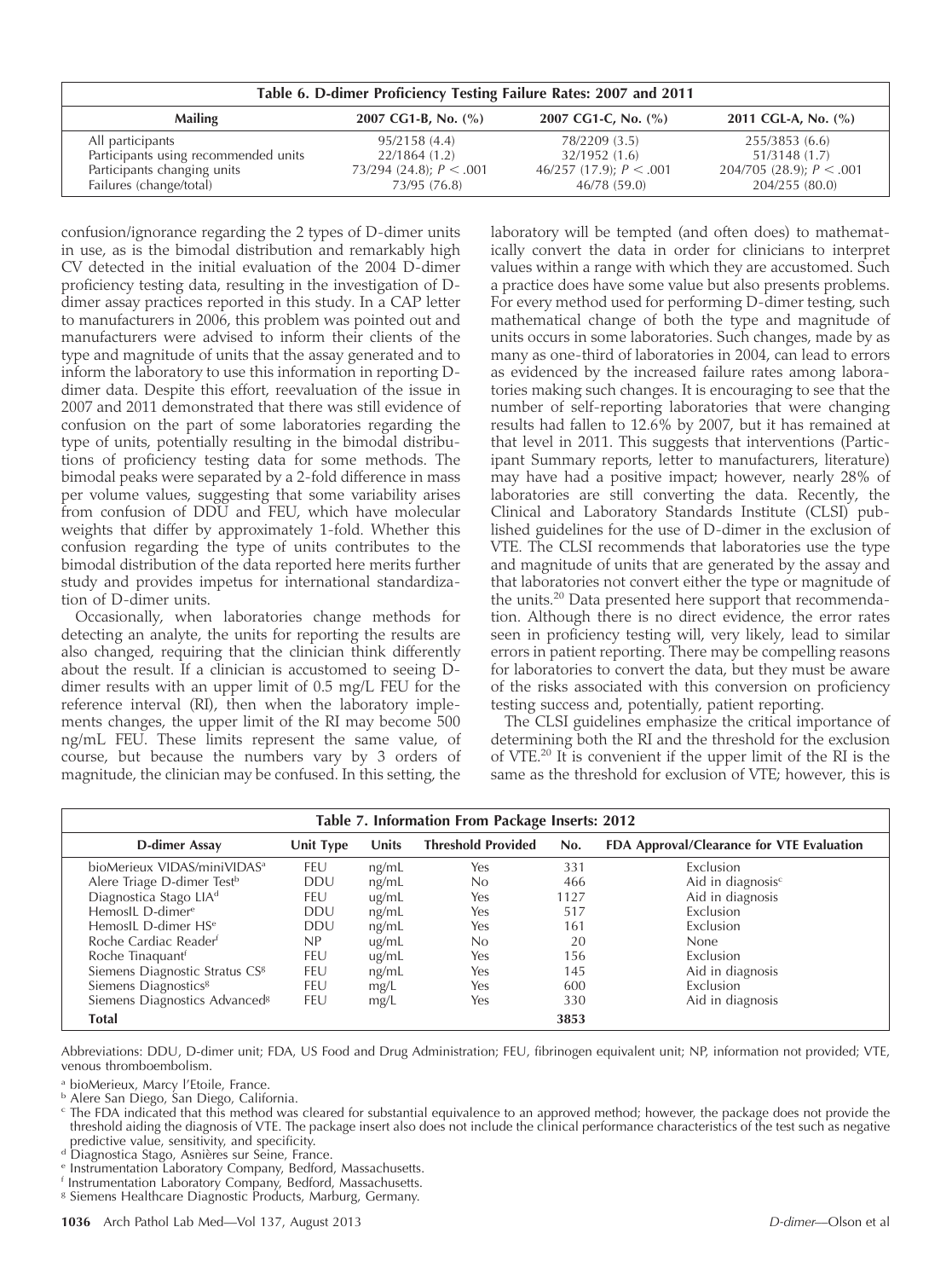often not the case. Clinicians and, sometimes, laboratories falsely conclude that if a value is within the RI (''normal''), it is below the threshold for exclusion of VTE. In this study, nearly 30% of laboratories were using a threshold that was higher than that recommended by the manufacturer. This may lead to false-negative results and place patients at risk for undiagnosed and untreated VTEs.

When queried regarding the method used to set the threshold for exclusion of VTE, most were using the recommendation of the manufacturer or data from the literature. However, many laboratories set the threshold on the basis of their own local data and most did so from a sample size that would be unlikely to reach the regulatory standard. Whether random sampling of true-positive and true-negative subjects or the random sampling of testnegative subjects is used to set the threshold for exclusion,<sup>21</sup> estimating the required sample size for establishing negative predictive value (NPV) depends on several variables.<sup>22</sup> If one demands, in addition to high sensitivity (0.97) and high NPV (0.98), a specificity of 0.40 or higher and power that exceeds 0.80, then the sample size will be very high, as great as 2500 to 3000. However, even though the requirement for NPV may be 0.98, tests may set the threshold for exclusion very low to ensure the minimum false-negative test (accepting a lower specificity), such that the actual NPV will be greater than 0.99. The CLSI guidelines recommend that laboratories use the threshold set by the manufacturer. The reason is that to be approved by the FDA for evaluation of patients with VTE, the manufacturer must meet stringent criteria. Management studies performed by manufacturers for FDA approval in labeling the method for use in the exclusion of VTE require separate studies for deep venous thrombosis (DVT) and pulmonary embolus (PE), require testing at a minimum of 3 sites, require that testing be performed only on patients with a low or intermediate clinical pretest probability of thrombus/embolus (not high probability), and require that those patients without VTE be followed up for a minimum of 3 months to confirm that no thrombosis has occurred. The results of such a study must reach an NPV of 97% (lower end of 95% confidence interval [CI] of the NPV >95%) and sensitivity of 95% (lower end of 95% CI of sensitivity >90%). To achieve this goal, studies require approximately 300 cases each of PE and DVT. For an assay to be cleared by the FDA to make the claim ''aid in diagnosis,'' a study demonstrating that an assay is substantially equivalent to an approved assay is required. Those requirements for the D-dimer assay are available in the CLSI document.<sup>20</sup>A slightly more rigid criterion is recommended by the CLSI guidelines, that of a NPV of 98%, the level adopted in the United Kingdom.<sup>20</sup> Achieving such a study locally is impractical in nearly all clinical laboratories, thus the manufacturers' threshold for the exclusion of VTE is strongly recommended.

Conclusions from the 2007 study summarized in Table 5 include the following: (1) many D-dimer methods (at least 15) are used by clinical laboratories in the United States, (2) method-specific reproducibility is low for a sizeable number of methods and laboratories, and (3) methods show marked variation in reproducibility at increasing concentrations of D-dimer.

These findings are similar to those reported by external quality assessment programs in the Netherlands (ECAT Foundation), Germany (INSTAND e. V.), and Italy (CIS-MEL).17,18 Poor standardization of the D-dimer assay

appears to be an international issue and is not limited to certain geographic regions.

Systematic bias indicates that certain assay variables are poorly controlled among methods. Candidate variables include calibration, antibody specificity, assay format, and interfering substances. Calibration appears to be important, since the use of a disseminated intravascular coagulation plasma pool as a common calibrator substantially decreases the bias between multiple methods.<sup>16</sup> Despite ongoing efforts within the coagulation community, there is still no international standard/calibrator for D-dimer.16,23–26 Consequently, manufacturers are developing their own kit calibrators on the basis of different, proprietary, in vitro fibrinolysis methods without linkage to a common standard.

Antibody specificity also appears to play a role in systematic bias, since different methods show varying reactivity toward D-dimer antigen present in high-molecular-weight versus low-molecular-weight fibrin fibers.16 Data reported here support variation in antibody specificity as well because methods show differing response to increasing D-dimer concentration.

One practical implication of high systematic bias is that D-dimer threshold values for the exclusion of VTE will be different for each assay and cannot be used interchangeably. Clinical laboratories need to take this into consideration when evaluating threshold values derived from the peerreviewed literature, package inserts from kit manufacturers, and in-house studies.

Methods with low reproducibility are of particular concern. The lower the reproducibility, the higher the frequency of erroneous interpretations when using stringent D-dimer threshold values in excluding VTE. In this data set, more than 700 clinical laboratories are using methods with low reproducibility on samples with moderately elevated Ddimer levels. Laboratories need to carefully consider assay reproducibility, particularly at the threshold for VTE exclusion, when selecting a particular test for clinical use. The recommended CV for the assay performance at the threshold for VTE exclusion is 7.5%.<sup>20</sup> External quality assurance data such as those reported in this study, as well as in-house validation data, can help guide laboratories in this decision.

Finally, to date, none of the semiquantitative methods are sufficiently sensitive to use for the evaluation of VTE and should not be used for that purpose. Some point-of-care, rapid methods have been reported to be used successfully in patients with low clinical probability of disease, but few of these assays have been cleared by the FDA for aid in diagnosis of VTE. It is a significant concern that there continue to be laboratories that use semiquantitative assays for the exclusion of VTE. These assays have not demonstrated sufficient sensitivity for this application and using them for this purpose may place patients at risk.

When the FDA approves or clears D-dimer assays, the labeling for "indications for use" may be either for "exclusion of DVT or PE'' or for ''aid in diagnosis of DVT or PE.'' The criteria for the former indication (described above) are more rigorous than the criteria for the latter.<sup>20</sup> These are not the same levels of clearance; the differences in the clearance for these indications for use are substantial. Evaluation for DVT and PE each require separate studies. However, the major difference is that to be approved for exclusion, testing is performed only on patients with low or intermediate pretest probability and outcomes are compared to imaging studies, with a required 3-month follow-up of the imaging studies yielding negative results to confirm the negative results. In